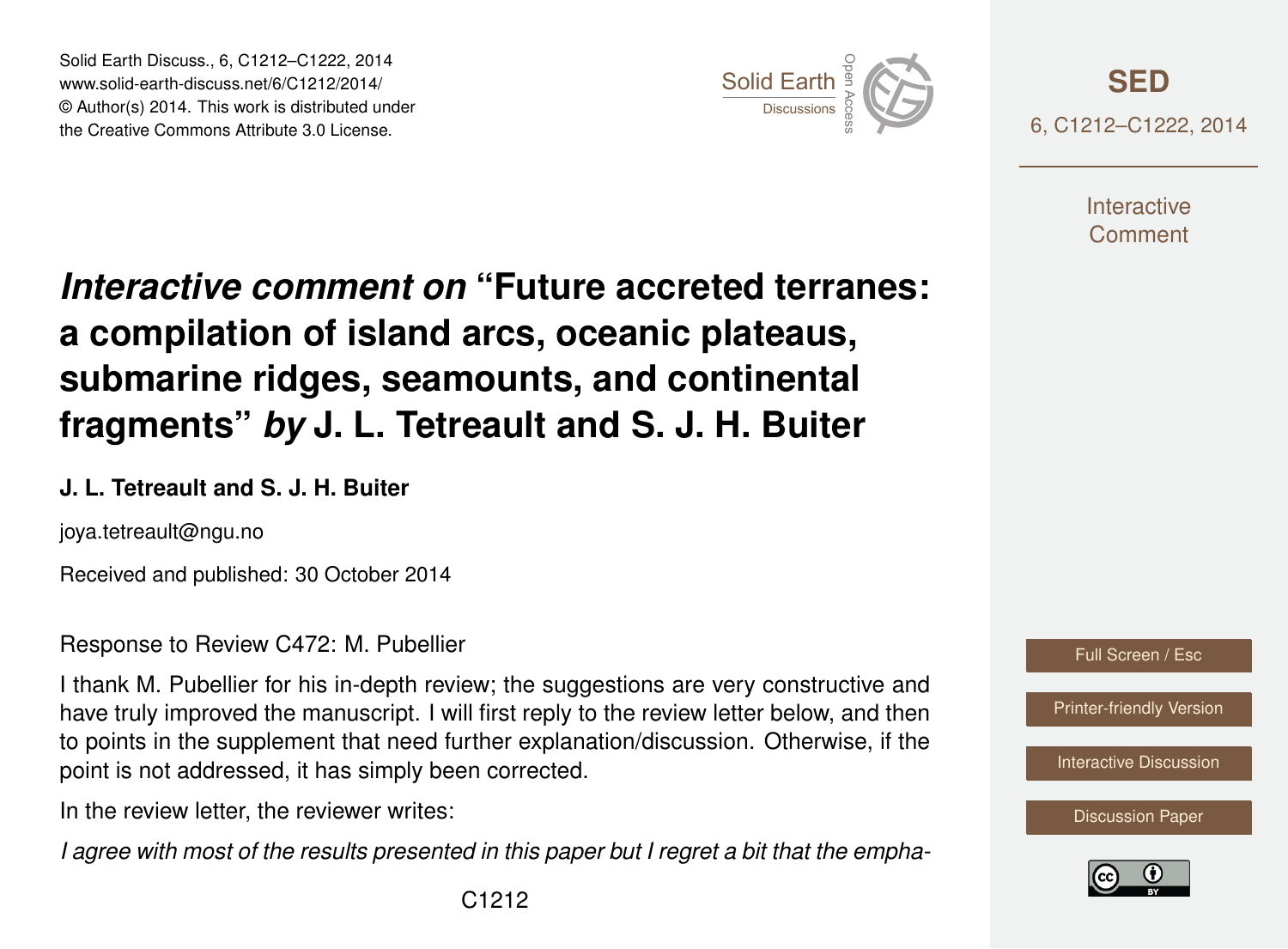*sis was a bit too much on ancient examples (except the Solomon Islands and Taiwan that has been just mentioned). The authors could give more attention to the recent examples such as Southeast Asia. I have suggested some examples (which of course are those I know well) for reference; but there are others. I am sorry to have put some references of papers for which I participated but it is just for the sake of discussion. I think some examples of recent tectonics bring elements in this interesting discussion.*

The reviewer comments that my paper is quite heavy on ancient examples of accreted terranes, and I admit, now looking back on my review, that it was done so, albeit subconsciously. My reasoning for mainly focusing on ancient examples was to tie the accreted "ancient" terranes to modern not-yet-terranes (FATs) and to keep them really temporally separate. And in doing so, I unintentionally ignored examples of accretionary orogenesis. But now that it is pointed out to me, I realize it is a big oversight in the paper! I now have included examples of present-day or recent terrane accretion. I also thank the reviewer for his numerous suggestions and references for modern accretionary systems in the southeast Pacific. I have tried to supplement them with examples from other modern accretionary zones.

The reviewer also writes:

*Also, I think there is the need of precising if this paper discusses tectonic accretion of magmatic accretion. The link between is only the term "accretion". Both types are discussed in the paper and well separated for each units, but I keep wondering if they are not 2 different topics.*

The second main concern of the reviewer is regarding magmatic versus tectonic accretion. In writing the review, I was aiming to only discuss tectonic accretion, as the paper is about terrane accretion. I discuss magmatic accretion when I discuss each FAT group and their formation, but that was not the primary type of crustal accretion that I want to focus on. I have now made some corrections and clarified terms in the paper that I hope will remove any ambiguity. Specifically, in the first paragraph of the 6, C1212–C1222, 2014

**Interactive Comment** 



[Printer-friendly Version](http://www.solid-earth-discuss.net/6/C1212/2014/sed-6-C1212-2014-print.pdf)

[Interactive Discussion](http://www.solid-earth-discuss.net/6/1451/2014/sed-6-1451-2014-discussion.html)

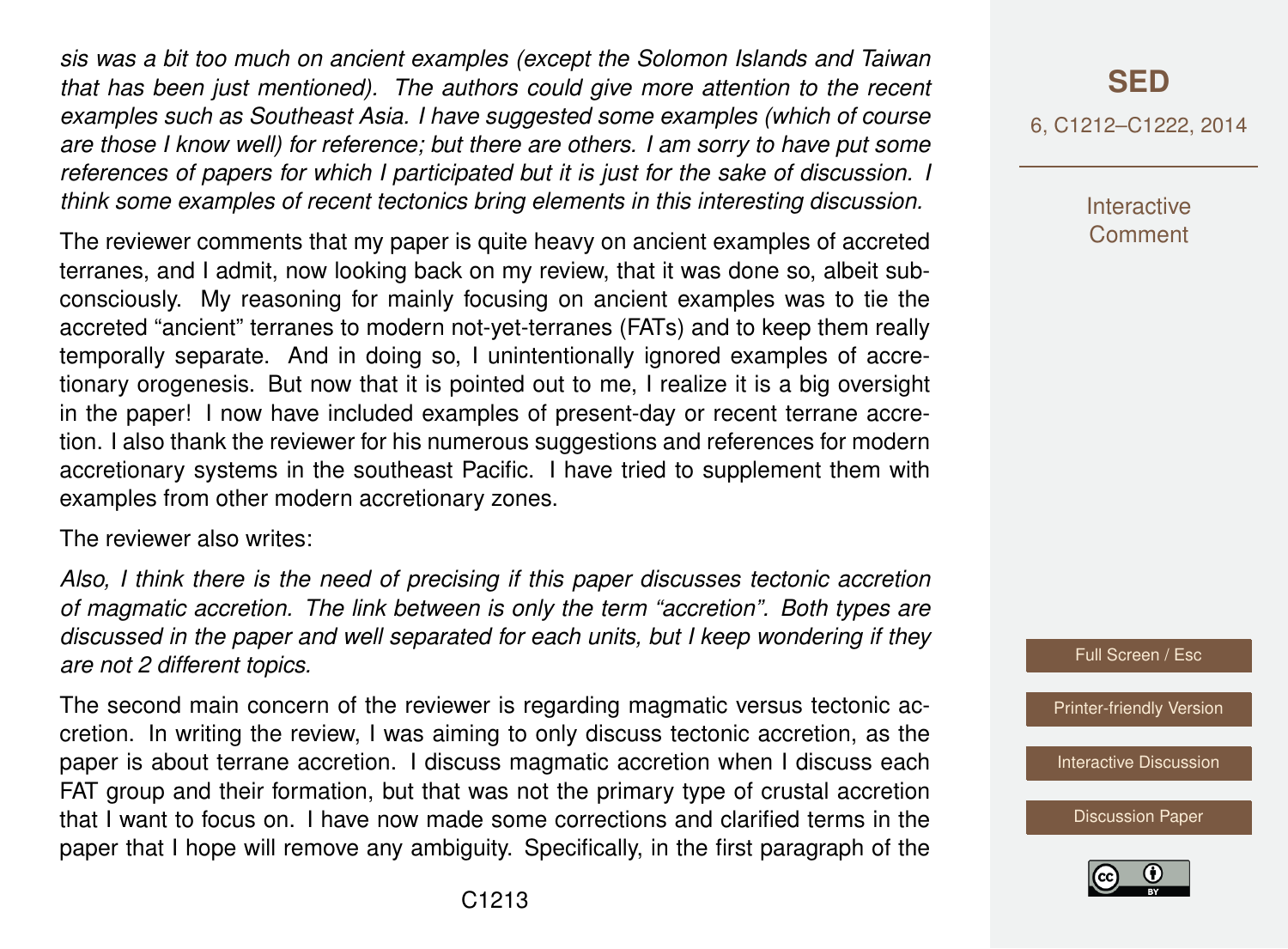Introduction, I have added "tectonic" to clarify that type of accretion in sentences that discuss magmatism and terrane accretion. And, as discussed later with one of the points in the supplement, I have rewritten the geological settings for oceanic plateaus, submarine ridges, and seamounts to remove the overabundant discussion on magmatic accretion. I hope this streamlines the paper and removes any confusion over the type of accretion we are discussing.

Figures. The reviewer suggests:

*Some figures (ex Figure 2) will display morphostructures which are too small. Better have a zoom on the interesting parts. On Figure 2 "Lu" seems to refer to the Huatung basin ( aCretaceous old basin). Instead the Benham Plateau; a spectacular feature should be represented (just W of the P of PKR).*

For Figure 2, as recommended, I have now included a zoom-in for southeast Asia. Hopefully the Luzon oceanic arc is easier to identify now on the figure. Also, inspired by the reviewer's suggestions in the oceanic plateau section, I have expanded the oceanic LIP map (Figure 4) to include the Benham and Urdenata plateaus. And labels that were missing on a few oceanic plateaus/submarine ridges are now rectified. The revised Figure 2 and 4 are attached, but are unfortunately shrunk by the upload service. They will be bigger in the paper.

Comments in the supplement:

P 1454 line 15. *Actually also remant arcs (and leaky transforms ?)*

I did not include remnant arcs in this statement because they are never included in the crustal thickness and volume data of the referred studies. Ben Avraham et al. (1981) do include them in their definition of oceanic plateaus, but not in their review of seismic crustal structure. Leaky transforms fall under the term "thermal swell" but I nonetheless have added them to the list in the sentence.

P 1454 line 28. *Is size and geometry of the docking terrane a parameter. Seamount*

## **[SED](http://www.solid-earth-discuss.net)**

6, C1212–C1222, 2014

**Interactive Comment** 

Full Screen / Esc

[Printer-friendly Version](http://www.solid-earth-discuss.net/6/C1212/2014/sed-6-C1212-2014-print.pdf)

[Interactive Discussion](http://www.solid-earth-discuss.net/6/1451/2014/sed-6-1451-2014-discussion.html)

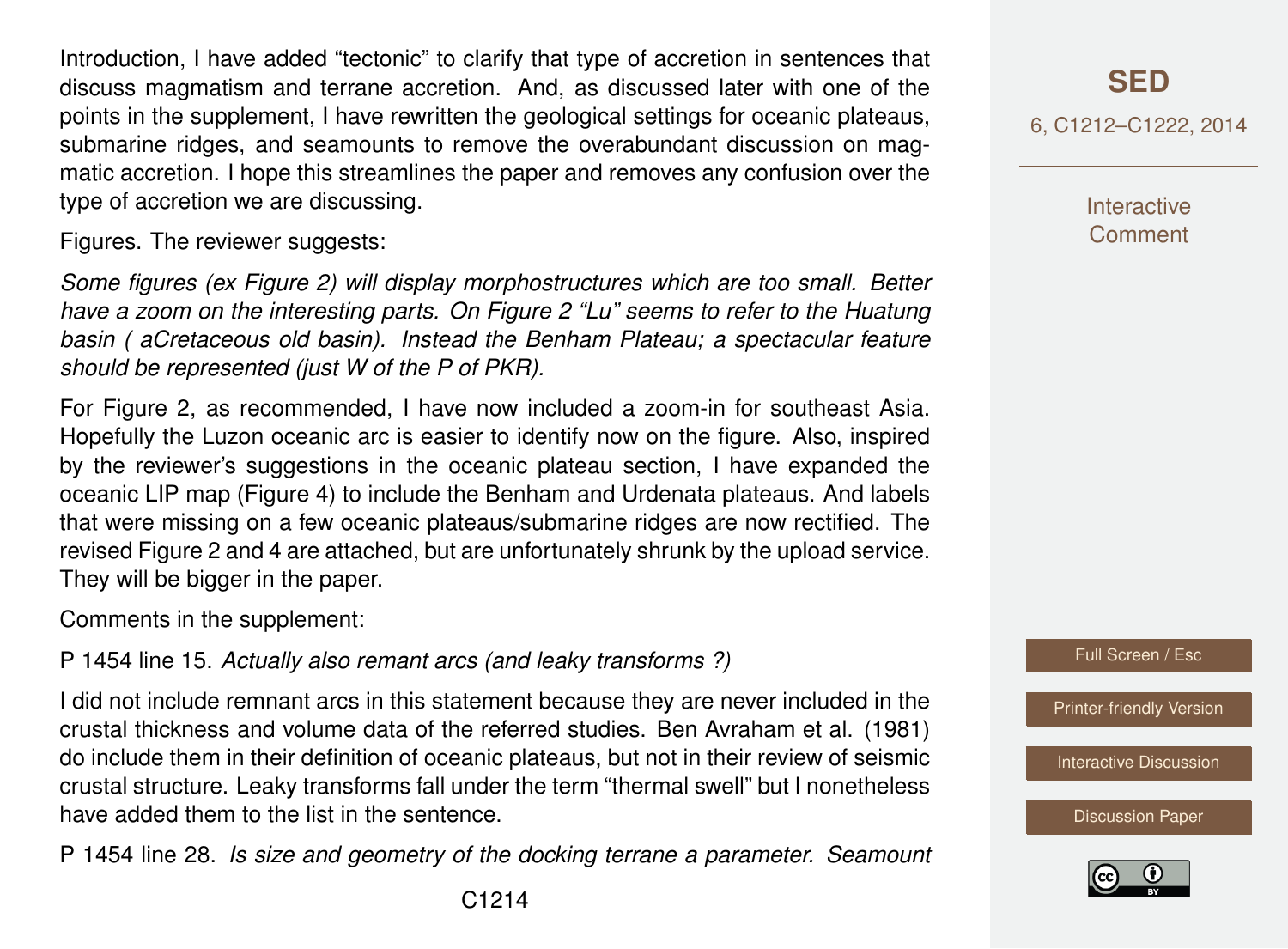*seem to be able to subduct without any problem, same story with the small crustal fragments (ex: Sumba; Fleury et al., 2009)Fleury, J.M., Pubellier, M., Urreitztieta, M., 2009. Structural Expression of forearc crust uplift due to subducting asperity, Lithos 113, (2009), p318-330*

I am not aware of any analytical study where the geometry is considered, but I definitely believe that it is important. The size of the terrane, of course, plays a part in the buoyancy analyses by Cloos (1993) and Molnar and Gray (1979), as I state in that sentence. While seamounts often do subduct, leading to earthquakes and accretionary prism uplift (well documented in Japan), it is possible for small seamounts to also accrete. I discuss the "decapitation" of small seamounts in Section 4.3. In the study by Cloos (1993), he ascertained that seamounts smaller than 3 km in volcanic core will most likely subduct or become incorporated in the accretionary prism, and in that case become an accreted terrane.

P 1456 line 20. *you may want to cite papers from Wakita and other (OPS- Ocean Plate Stratigraphy)*

New reference incorporated.

P 1457 line 5. *Beautiful example in Borneo wedge; Sapin et al. (2011) Sapin, F., Pubellier, M., Lahfid, A., Janots, D., Aubourg, C., Ringenbach, J.C., 2011, Onshore record of the subduction of a crustal salient: example of the NW Borneo Wedge., Terra Nova, 00, 1–9, 2011, Blackwell Publishing Ltd, doi: 10.1111/j.1365-3121.2011.01004.x*

Wonderful example, reference incorporated!

P 1457 line 28. *Is there really a difference? In geodynamic concepts, collision does not really exist; it is always a subduction affecting either sediments (over a shallow decollement) or layers within the crust (as you state correctly further)*

I think there was significant confusion over this statement from both reviewers, so I have amended the paragraph to state that docking commonly occurs with collision but 6, C1212–C1222, 2014

**Interactive Comment** 



[Printer-friendly Version](http://www.solid-earth-discuss.net/6/C1212/2014/sed-6-C1212-2014-print.pdf)

[Interactive Discussion](http://www.solid-earth-discuss.net/6/1451/2014/sed-6-1451-2014-discussion.html)

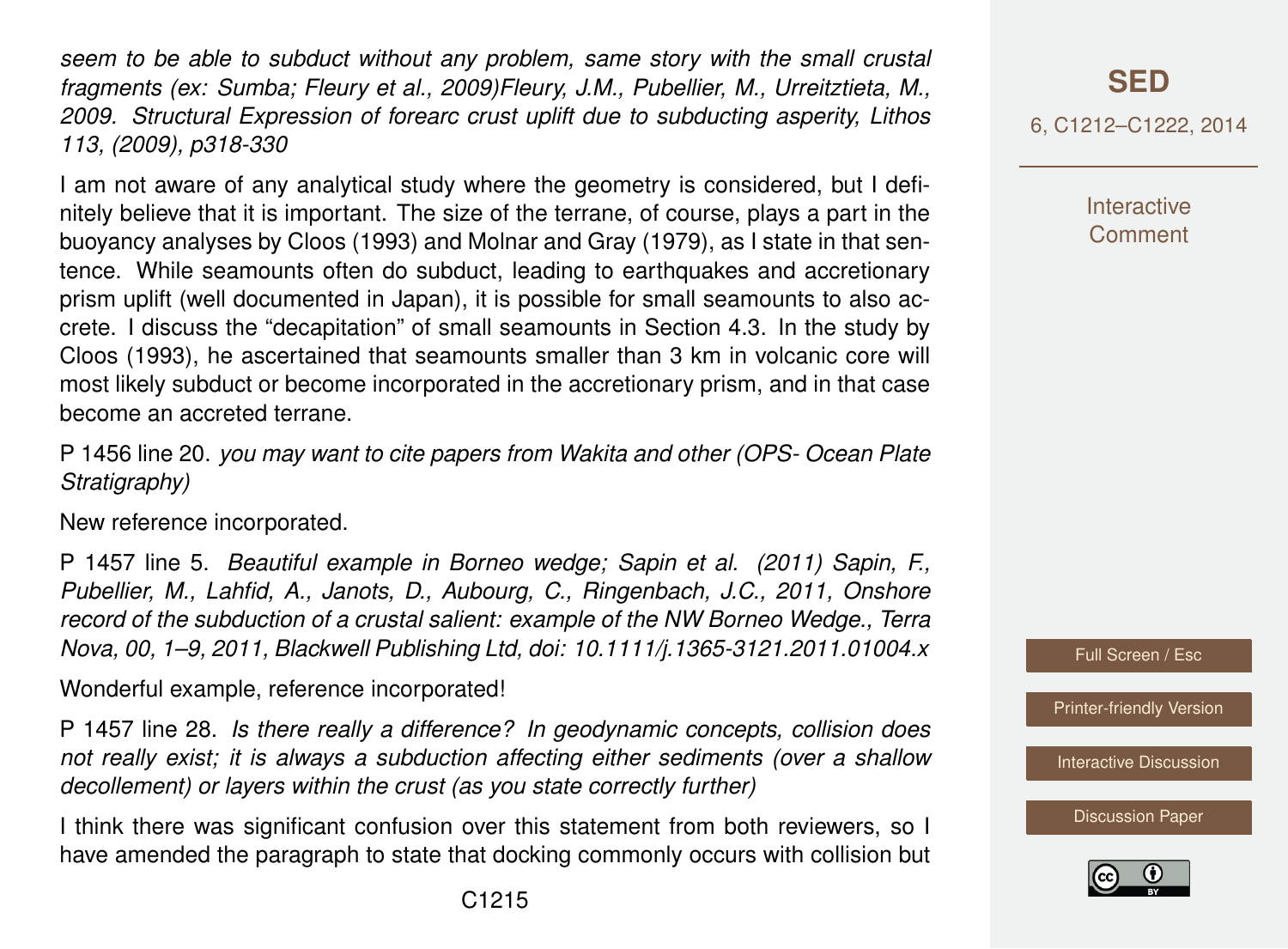can also occur during accretionary orogenesis (where subduction continues).

P 1458 line 7. *Yes in this specific case. In a more general way, it may depend on the vergence of the origina thrust; in the Molucca Sea , where 2 arcs are "colliding"; we observe the actually one of the arcs subducts beneath the other one. Since the shortening is diachronous, we see that part of the subducted arc (terrane) is actually back thrusted on the uuper plate. see if you wish: Pubellier et al., (1996) Pubellier M., Quebral R., Aurelio, M., Rangin, C., 1996. Docking and post-docking tectonics in the southern Philippines. R. Hall and Blundel, D., (eds). "Tectonic Evolution of SE Asia", Geological Society, Sp. Publication 106, 511-523*

Arc-arc accretion is probably best discussed in the composite FAT section, so I have incorporated the Philippine arc-arc collision as well as other modern examples of composite FATs there.

P 1463 line 3. *As mentionned above, this is the case for Taiwan and for Timor, but not the general case, which is a contnental sliver such as the Palawan/luconia sliver, the Sulu so-called arc, the Banda ridges, the North Arm of sulawesi in SE Asia, but also for Cuba or from the Bahama platform...*

These examples suggested by the reviewer, and my own example of the Luzon arc, would be best fit under arc-continental fragment collision. And as the reviewer points out, the frequency of this type of accretion is more than arc-continent collision. I have included these examples in the "Island arc: accreted examples" section and note their importance in the section "Composite terranes".

P 1463 line 21. *See also the comparison between the CAOB and SE Asia by Wakita et al. 2013*

Included reference and new statement.

P 1465. *I think there is the need of precising if this paper discusses tectonic accretion of magmatic accretion. Both types are discussed in the paper. If the authors address*

6, C1212–C1222, 2014

**Interactive** Comment

Full Screen / Esc

[Printer-friendly Version](http://www.solid-earth-discuss.net/6/C1212/2014/sed-6-C1212-2014-print.pdf)

[Interactive Discussion](http://www.solid-earth-discuss.net/6/1451/2014/sed-6-1451-2014-discussion.html)

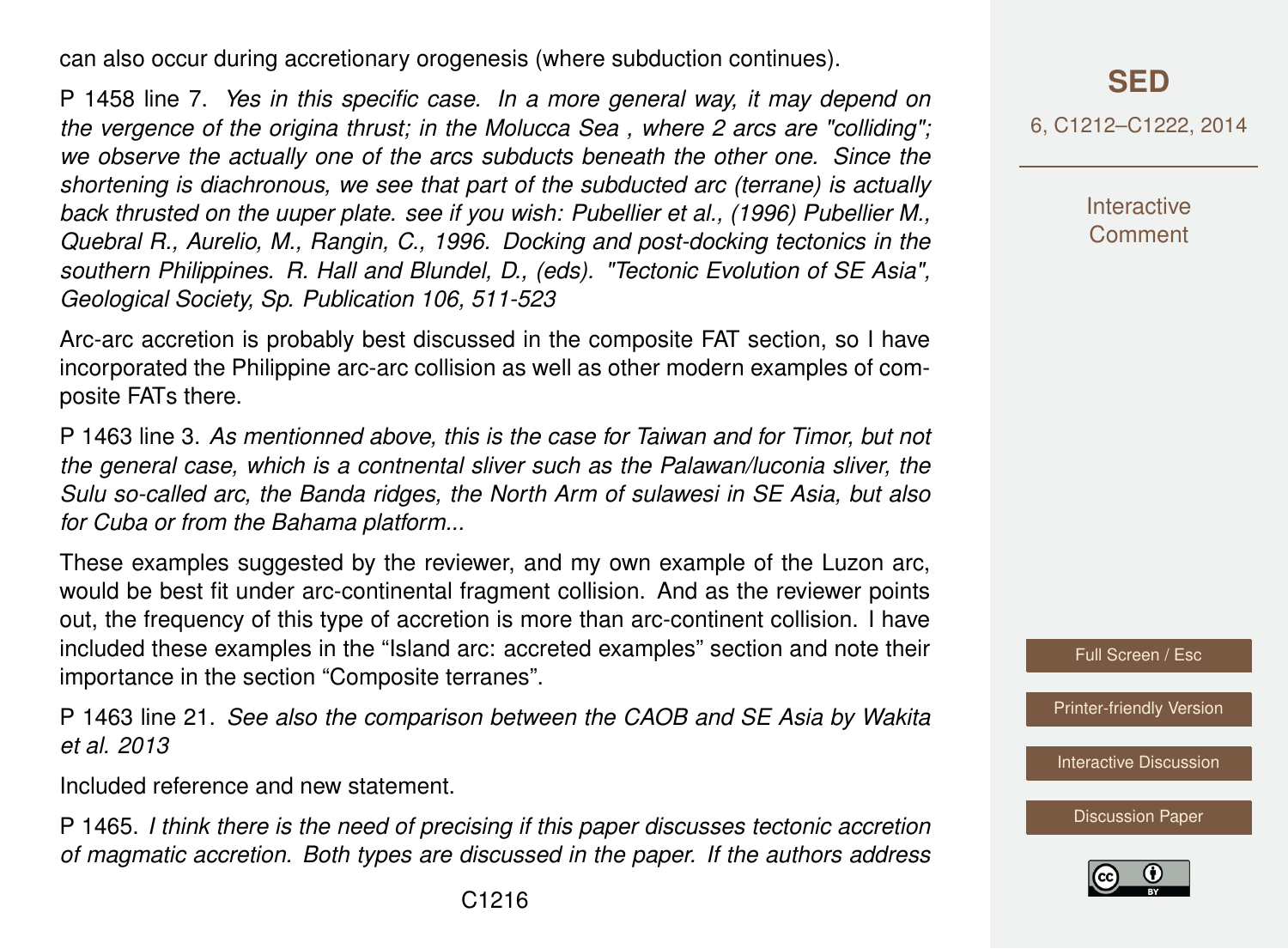*the tectonic accretion, the LIP such as the Otong Java Plateau or the Benham Plateau are also good examples since they have been involved in subduction/accretion context after they have been created.*

This paper is about terrane accretion, and therefore tectonic accretion not magmatic accretion. In this section I perhaps expound too much on the historical journey of the oceanic plateau term and the debate over how oceanic plateaus are formed, and that has led to the confusion over tectonic versus magmatic accretion. Magmatic accretion is not crucial to the crux of the paper, so I have edited and severely refined this section so it has less tangential discussions. I hope by cutting and rewriting this section I have made it less confusing. I include the rewritten section in the supplement.

P 1472 line 10. *Again most of the examples that have been discussed above are in fact in old systems. More atention should be given to Benham Plateau, Otong Java Plateau, Morotai Plateau and to the almost plateau regions such as the Roo Rise in front of Java... or complex structures such as the Ninetyeast ridge in Myanmar*

I added modern examples of accretion and subduction from the Roo Rise, Hikurangi Plateau, Ogasawara Plateau, and Benham Plateau.

P 1472 line 25. *The detachment is also located between the Sheeted dyke complex and the Gabbros, leaving the basalti units tectonised (Haiti) and the gabbros on the sea floor (Beata Ridge, if I remember correctly)*

The reviewer is referring to the Caribbean oceanic plateau. My original sentence is about the Colombian accreted plateau (sometimes called the Gorgona plateau), which might be a separate oceanic plateau from the Caribbean plateau (Kerr and Tarney, 2005), or just older magmatic additions of the Caribbean plateau so I am trying to leave it ambiguous. I added a statement about shallower detachments for the Caribbean plateau and other oceanic plateaus.

P 1473 line 11. *Also often exhumed Mantle between the continental fragment and the*

6, C1212–C1222, 2014

**Interactive Comment** 



[Printer-friendly Version](http://www.solid-earth-discuss.net/6/C1212/2014/sed-6-C1212-2014-print.pdf)

[Interactive Discussion](http://www.solid-earth-discuss.net/6/1451/2014/sed-6-1451-2014-discussion.html)

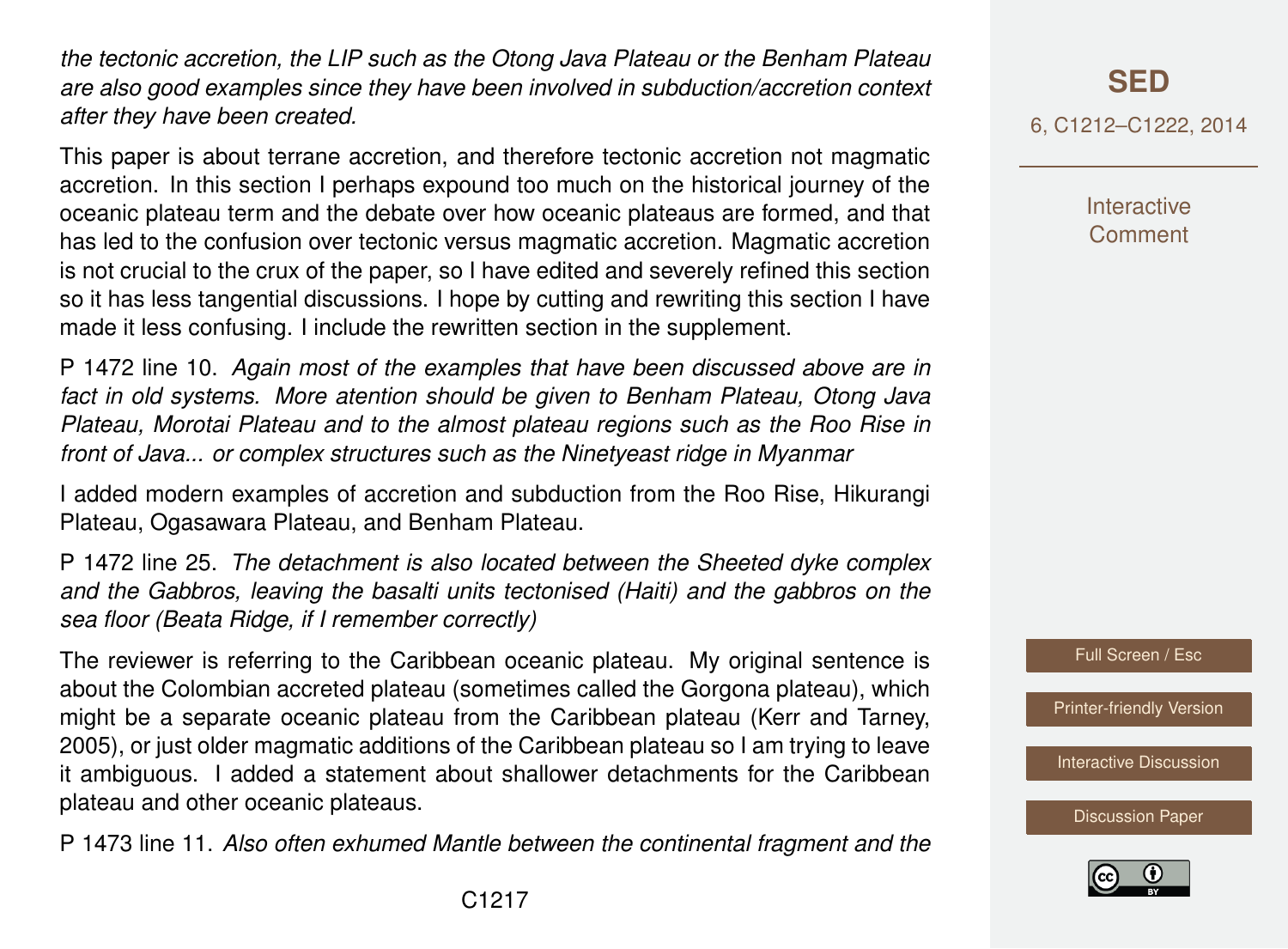*continent (Peron Pindivic/Manatschal, Savva et al., 2012)*

Yes, there is exhumed mantle in some of the basins between continental fragments and the mainland, good point! Unfortunately I could not find many published references, so I only added examples from the Porcupine basin, Santos, and the Phu Khanh basins.

P 1475 line 13. *These examples are taken in old orogens. See subduction jumps and reversals for example in Pubellier et al., 2003). Pubellier, M., Ego, F. Chamot-Rooke, N., Rangin, 2003. The building of pericratonic mountain ranges: structural and kinematic constraints applied to GIS-based reconstructions of SE Asia. . Bull Soc Geol France, 174, 6, pp561-584*

I added modern examples of continental fragment collision, accretion, and subduction in a paragraph at the end of this subsection.

P 1477 line 18. *In the accretion process; It may be that the post docking has a lot of effect. After the tectonic accretion or docking, there is often a slab detachement. This creates adiabatic decompression and tremendous uplift with post subducton magmatism (example in the Malay - Sibumasu Terrane, See Metcalfe's papers) and often with NEB or Adakites. Can these facts bring a change in the final composition of older orogens?*

Yes, I was definitely alluding to post accretion/collision magmatism. I added a sentence for post-collision adakite/granite emplacement. In addition, I added a paragraph about post-collision magmatic modification in the "From FAT to accreted terrane" section.

P 1478 line 20. *Again refer to the post-collision magmatism due to slab detachement (Borneo-Mt Kinabalu, or Subumasu Terrane).*

I have added a statement that slab detachment allows for exhumation of these UHP terranes.

P 1479 line 29. *See Pubellier and Meresse (2013) last figure for discussion. Pubellier, M., Meresse, F., 2013, Phanerozoic Growth of Asia; Geodynamic Pro-*

## **[SED](http://www.solid-earth-discuss.net)**

6, C1212–C1222, 2014

**Interactive Comment** 

Full Screen / Esc

[Printer-friendly Version](http://www.solid-earth-discuss.net/6/C1212/2014/sed-6-C1212-2014-print.pdf)

[Interactive Discussion](http://www.solid-earth-discuss.net/6/1451/2014/sed-6-1451-2014-discussion.html)

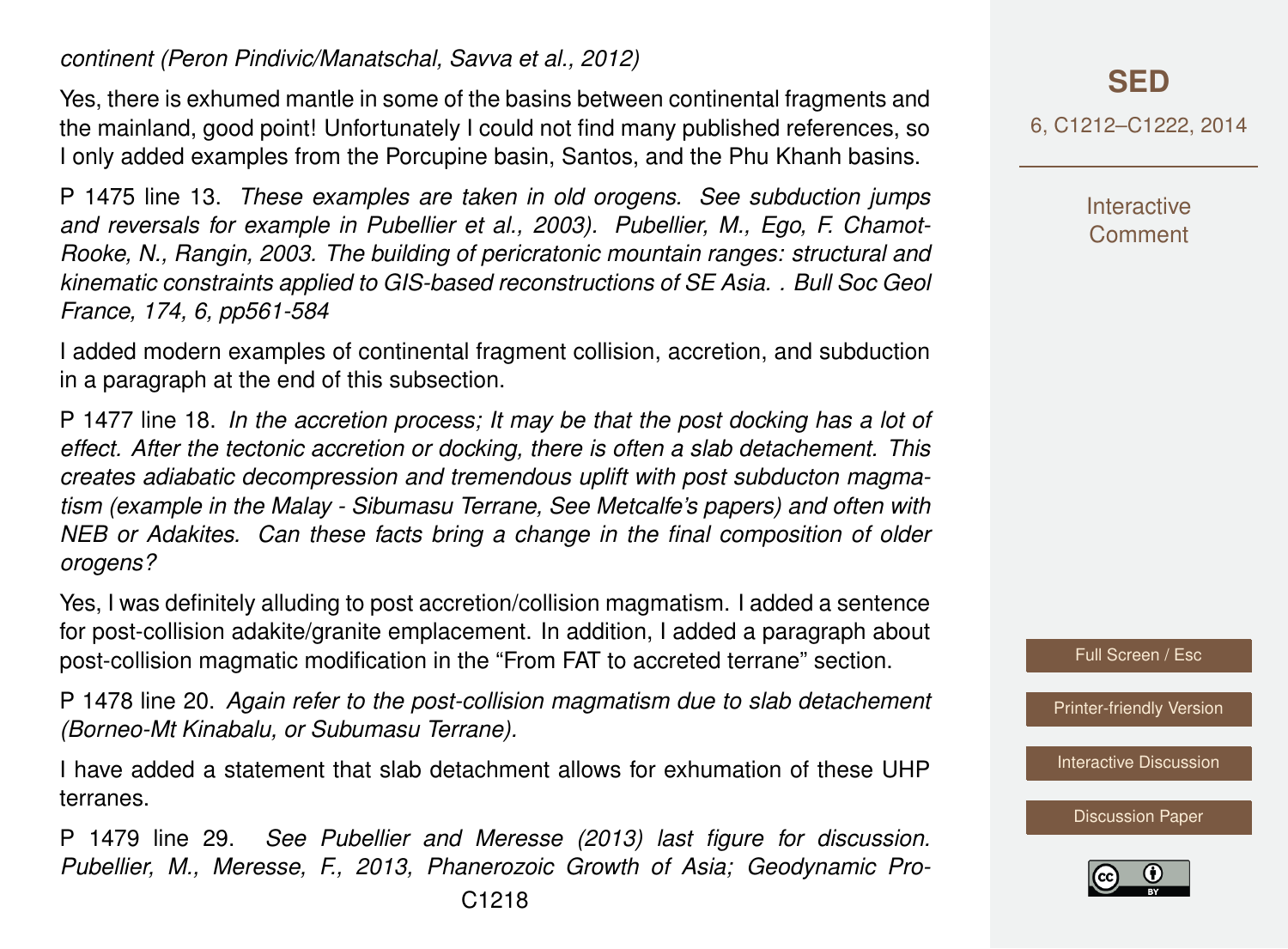*cesses and Evolution. Journal of Asian Earth Sciences, 72, pp. 118-128, DOI-10.1016/j.jseaes.2012.06.01*

Figure 12 of Pubellier et al., 2013 is a wonderful example of subduction zone "jumping" due to delamination at the Moho of the incoming FAT. I would also like to direct the reviewer to Tetreault and Buiter, 2012, "Geodynamic models of terrane accretion: Testing the fate of island arcs, oceanic plateaus, and continental fragments in subduction zones" JGR, 117, B8, where we use numerical experiments to show that detachments at the lower crustal level will lead to similar scenarios. Based on our previous geodynamic experiments, we are in agreement with the model of Pubellier et al., 2013.

Furthermore, I believe the reviewer is pointing out the possible influence of mantle flow as the FAT detaches from the lithospheric slab. This is a good point and I included it in this paragraph.

P 1479 line 25. *In Island arc, the weakness comes from the hot geotherms in the central part of the arc, on the apex of the magma chambers. This is where shear partitioning also takes place for the same reasons*

The heat flux of oceanic island arcs is variable when considering if they are active, extinct, or back- or fore-arcs. That said, I agree with the reviewer in that the elevated geotherms of island arcs are important variables when considering factors leading to accretion and should have included that in my discussion. I have now amended the paragraph to include it.

Once again, my coauthor and I would like to thank M. Pubellier for his thorough and thoughtful review! We agree that the addition of modern examples of terrane accretion was sorely missed in this review paper and now will improve the final version greatly.

Sincerely,

Joya Tetreault

**[SED](http://www.solid-earth-discuss.net)**

6, C1212–C1222, 2014

**Interactive** Comment

Full Screen / Esc

[Printer-friendly Version](http://www.solid-earth-discuss.net/6/C1212/2014/sed-6-C1212-2014-print.pdf)

[Interactive Discussion](http://www.solid-earth-discuss.net/6/1451/2014/sed-6-1451-2014-discussion.html)



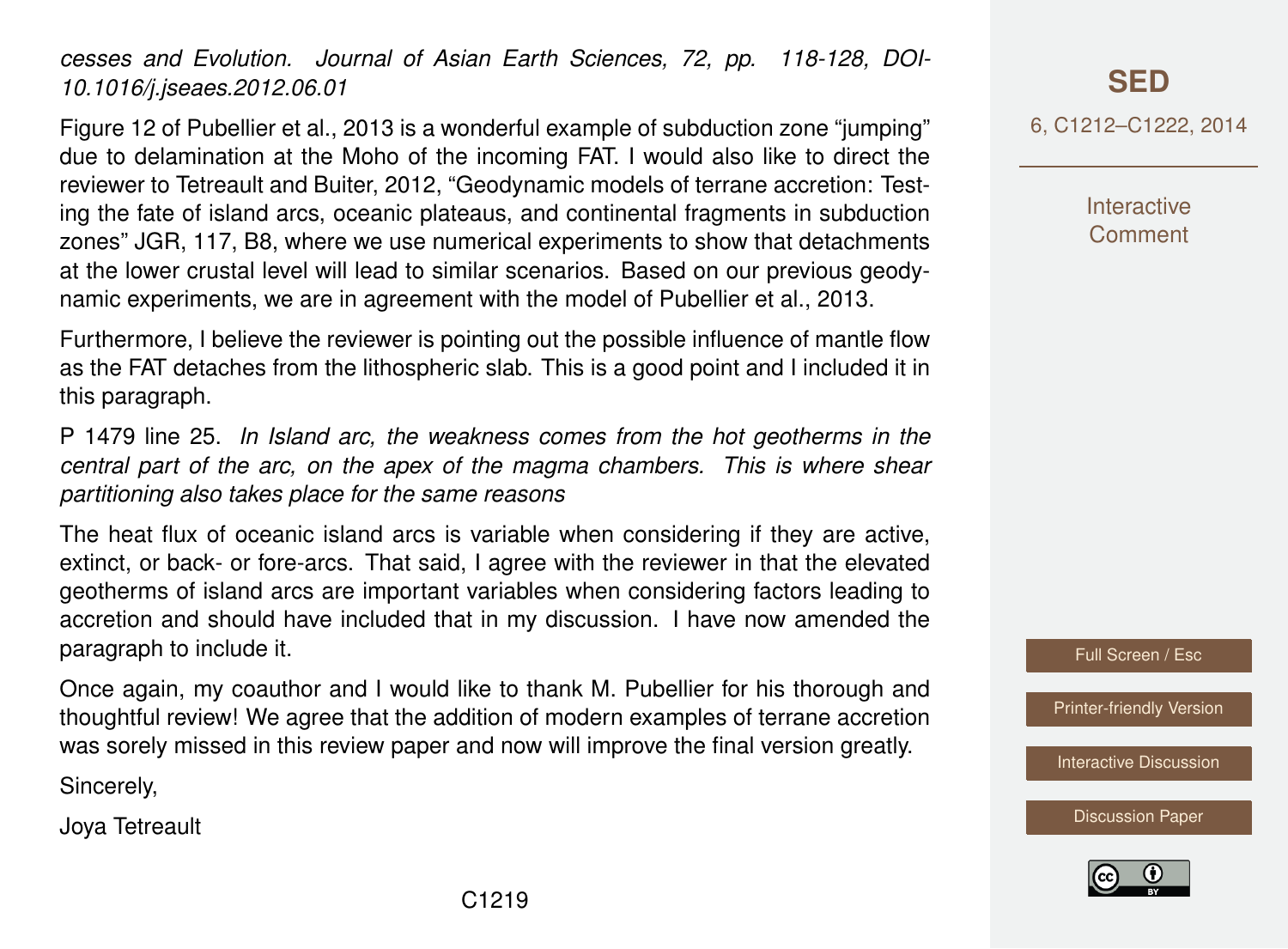Please also note the supplement to this comment: <http://www.solid-earth-discuss.net/6/C1212/2014/sed-6-C1212-2014-supplement.pdf>

Interactive comment on Solid Earth Discuss., 6, 1451, 2014.

### **[SED](http://www.solid-earth-discuss.net)**

6, C1212–C1222, 2014

Interactive **Comment** 

Full Screen / Esc

[Printer-friendly Version](http://www.solid-earth-discuss.net/6/C1212/2014/sed-6-C1212-2014-print.pdf)

[Interactive Discussion](http://www.solid-earth-discuss.net/6/1451/2014/sed-6-1451-2014-discussion.html)

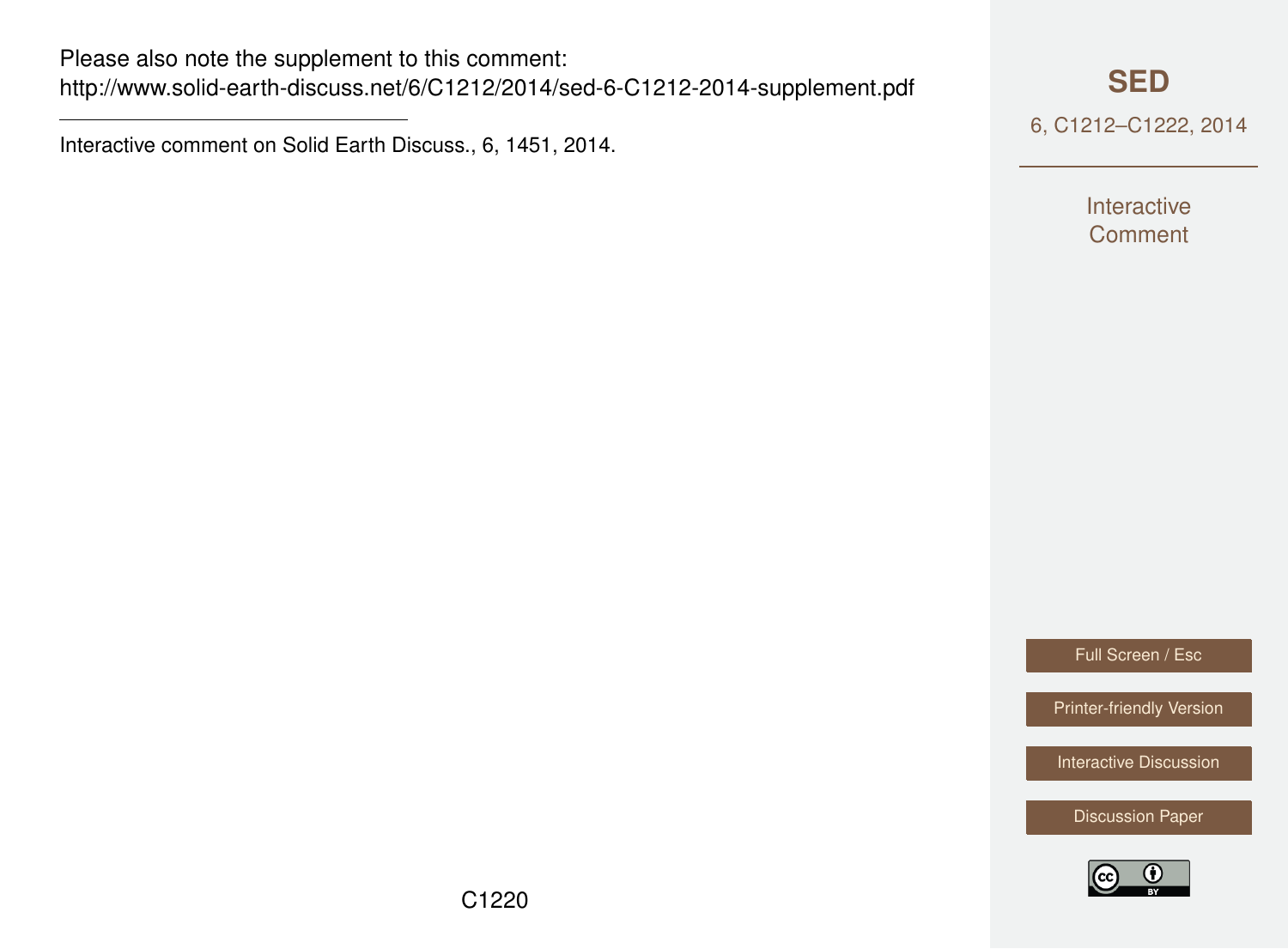**[SED](http://www.solid-earth-discuss.net)**

6, C1212–C1222, 2014

Interactive **Comment** 

Full Screen / Esc

[Printer-friendly Version](http://www.solid-earth-discuss.net/6/C1212/2014/sed-6-C1212-2014-print.pdf)

[Interactive Discussion](http://www.solid-earth-discuss.net/6/1451/2014/sed-6-1451-2014-discussion.html)

[Discussion Paper](http://www.solid-earth-discuss.net/6/1451/2014/sed-6-1451-2014.pdf)





0˚

0˚

TETREAULT: TERRANE ACCRETION 25

Fig. 2. Global location map of island arcs (shown in black) on the present day ocean floor. Arc systems labelled on the map are: A -<br>Aleutians, H - New Hebrides, IBM - Izu-Bonin (Ogasawara)-Mariana arc system, J - Japan Ar and Leeward Antilles, Lu - Luzon Arc, OD - Oki-Daito system, PKR - Palau-Kyushu Ridge, NB - New Britain Arc, R - Ryukyu Arc, S -<br>Solomon Arc, SH - Sangihe-Halmahera arc system, SS - South Sandwich Arc, and TKL - Tonga-Lau-

**Fig. 1.** Figure 2